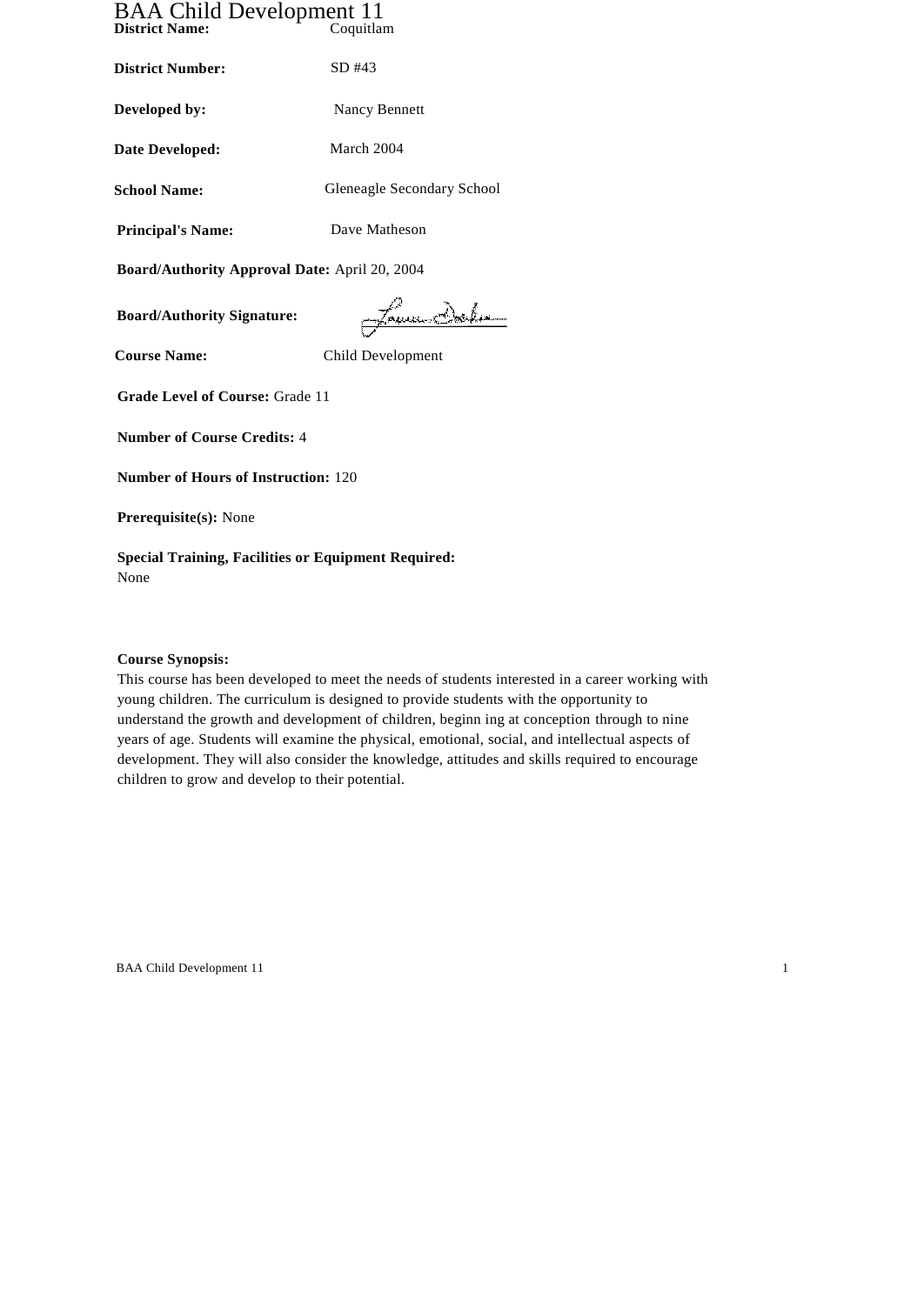### **Rationale:**

This course has been developed to meet the needs of students interested in a career working with young children. During their senior years many students desire to focus their studies on curriculum that is relevant to their future. Child Development 11 has been designed to provide students who are considering a career working with young children the opportunity to study the growth and development of children. This course provides the background knowledge required to understand to attitudes and skills necessary to work with young children. It also provides opportunities for these students to interact with young children as well as complete a series of observations.

### **Organizational Structure:**

| Unit/Topic | Title                         | <b>Time</b> |
|------------|-------------------------------|-------------|
| Unit 1     | Overview of Child Development | 10 hours    |
| Unit 2     | The First Year                | 30 hours    |
| Unit 3     | Toddlers                      | 25 hours    |
| Unit 4     | Preschoolers                  | 25 hours    |
| Unit 5     | The School Years              | 30 hours    |
|            | <b>Total Hours</b>            | 120 hours   |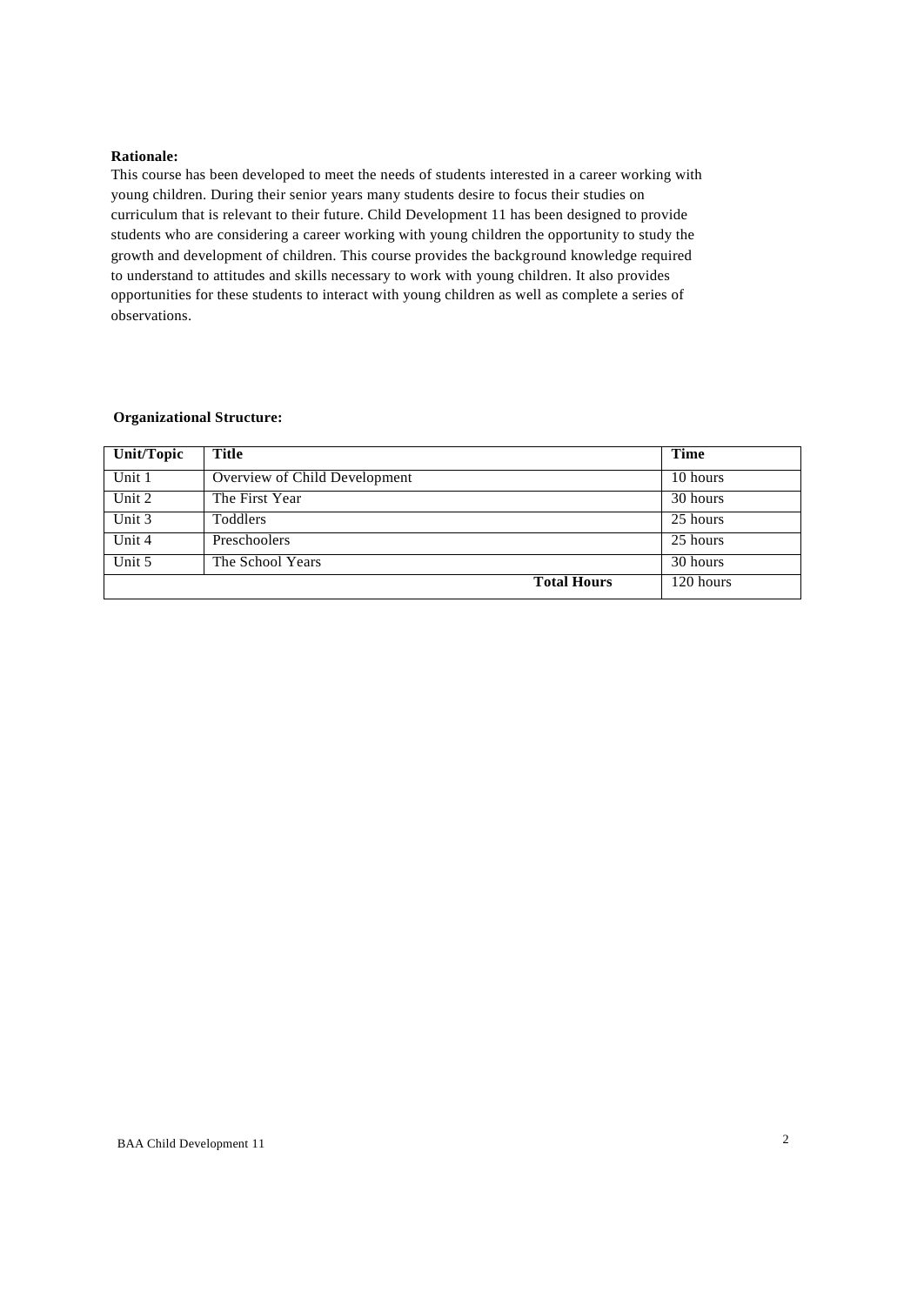# **Unit/Topic/Module Descriptions:**

# **Unit 1: Overview of Child Development Time: 10 hours**

Students will become familiar with the broad concepts of child development. This unit will serve an introduction to theories of child development, as well as discovering the experiences of childhood from an historical and international perspective. Issues relating to children's rights and child abuse will be explored.

| Curriculum Organizer             | Learning Outcomes It is expected that students will:                                                                                                                                                                                                                                  |
|----------------------------------|---------------------------------------------------------------------------------------------------------------------------------------------------------------------------------------------------------------------------------------------------------------------------------------|
| Theories of Child<br>Development | identify and discuss the various ways in which they can benefit from<br>٠<br>studying children<br>identify and discuss the characteristics of development<br>$\bullet$<br>identify child development theorists and their area of study: Piaget,<br>$\bullet$<br>Erikson, Binet, Freud |
| Childhood: Past and              | • explain how the concept of childhood has changed from an historical                                                                                                                                                                                                                 |
| Present                          | perspective                                                                                                                                                                                                                                                                           |
| Children Around the              | • compare the similarities and differences of childhood experiences in other                                                                                                                                                                                                          |
| World                            | countries                                                                                                                                                                                                                                                                             |
| Children's Rights                | explain what child abuse is and why it happens<br>٠<br>discuss what can be done to prevent child abuse<br>$\bullet$<br>identify community services available for children and their families<br>$\bullet$                                                                             |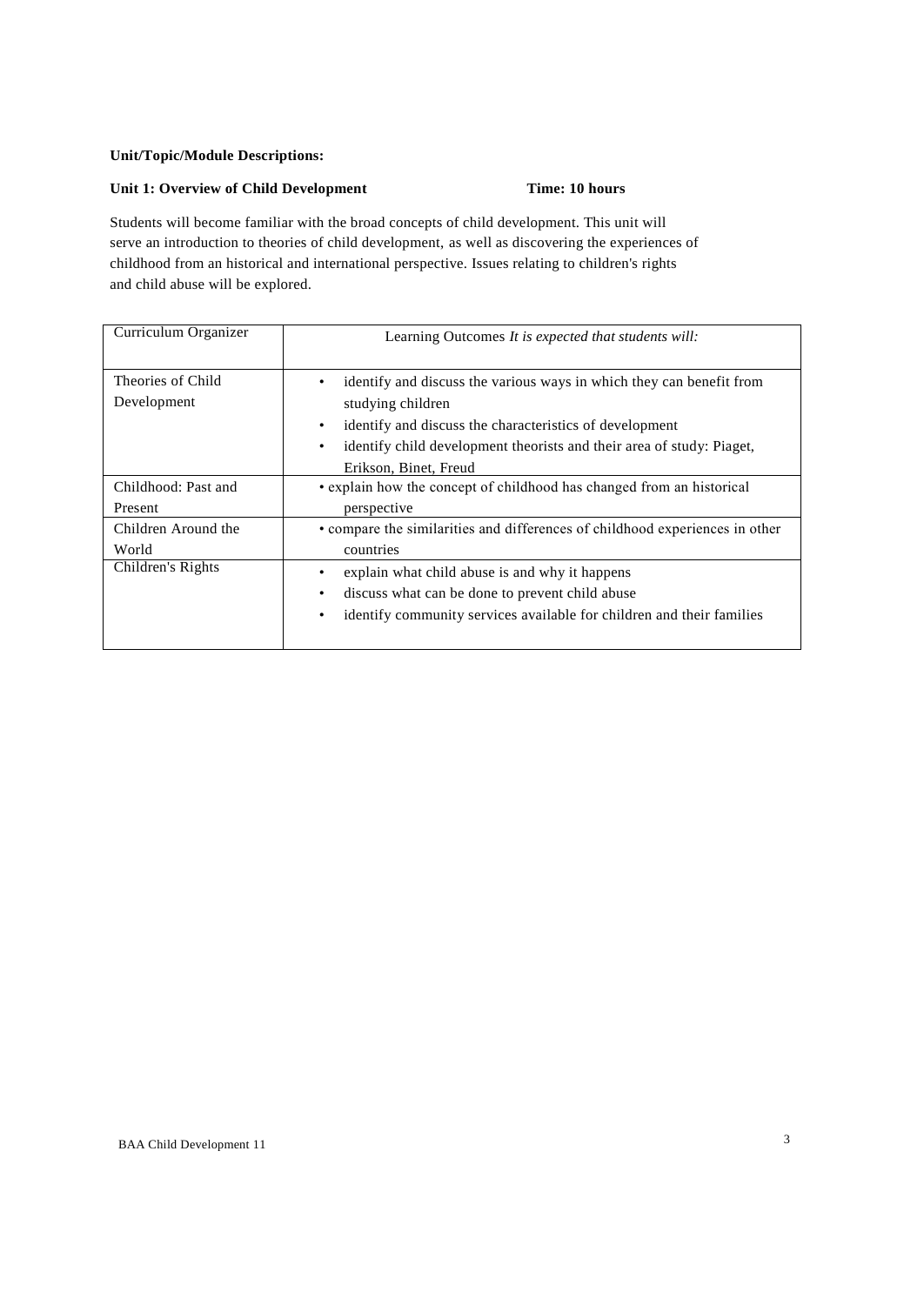# **Unit 2: The First Year Time: 30 hours**

This unit will help students understand the beginnings of human life. Students will explore the many changes that take place from the time of conception through to the baby's birth. Highlights of the major physical, emotional, social, and intellectual developmental advances made during an infant's first year will be studied as well. Students will have the opportunity to learn practical care giving skills such as bathing, diapering and dressing a baby. As well, students will learn to recognize signs of emotional and social development. They will consider the important relationship between the care a baby receives and its emotional and social development. While studying intellectual development, students will learn about Piaget's stages of learning and discuss what parents and caregivers can do to stimulate a baby's intellectual development.

| Curriculum Organizer                       | Learning Outcomes It is expected that students will.                                                                                                                                                                                                                                                                                                            |
|--------------------------------------------|-----------------------------------------------------------------------------------------------------------------------------------------------------------------------------------------------------------------------------------------------------------------------------------------------------------------------------------------------------------------|
| Pregnancy and Birth                        | identify and describe the stages of prenatal development<br>٠<br>identify and describe common birth defects, their cause, diagnosis and<br>prevention<br>discuss preparations expectant parents should make including prenatal<br>care<br>explain the process of birth including common procedures affecting the<br>newborn and mother                          |
| Physical Growth and<br>Development         | identify the most important milestones in growth and development<br>$\bullet$<br>demonstrate appropriate methods for handling an infant<br>$\bullet$<br>identify nutritional needs and demonstrate feeding an infant<br>$\bullet$<br>demonstrate how to bathe, dress and diaper a baby<br>$\bullet$<br>describe how to encourage good sleep habits<br>$\bullet$ |
| <b>Emotional and Social</b><br>Development | identify the signs of healthy emotional development in infants<br>٠<br>explain how healthy emotional development can be fostered<br>٠<br>describe the healthy social development of infants<br>$\bullet$<br>discuss the conditions and attitudes that encourage healthy social<br>$\bullet$<br>development                                                      |
| Cognitive Development                      | describe intellectual development during the first year<br>$\bullet$<br>summarize the learning theories of Jean Piaget<br>$\bullet$<br>discuss approaches and attitudes parents/caregivers can use during infancy<br>$\bullet$<br>to encourage learning                                                                                                         |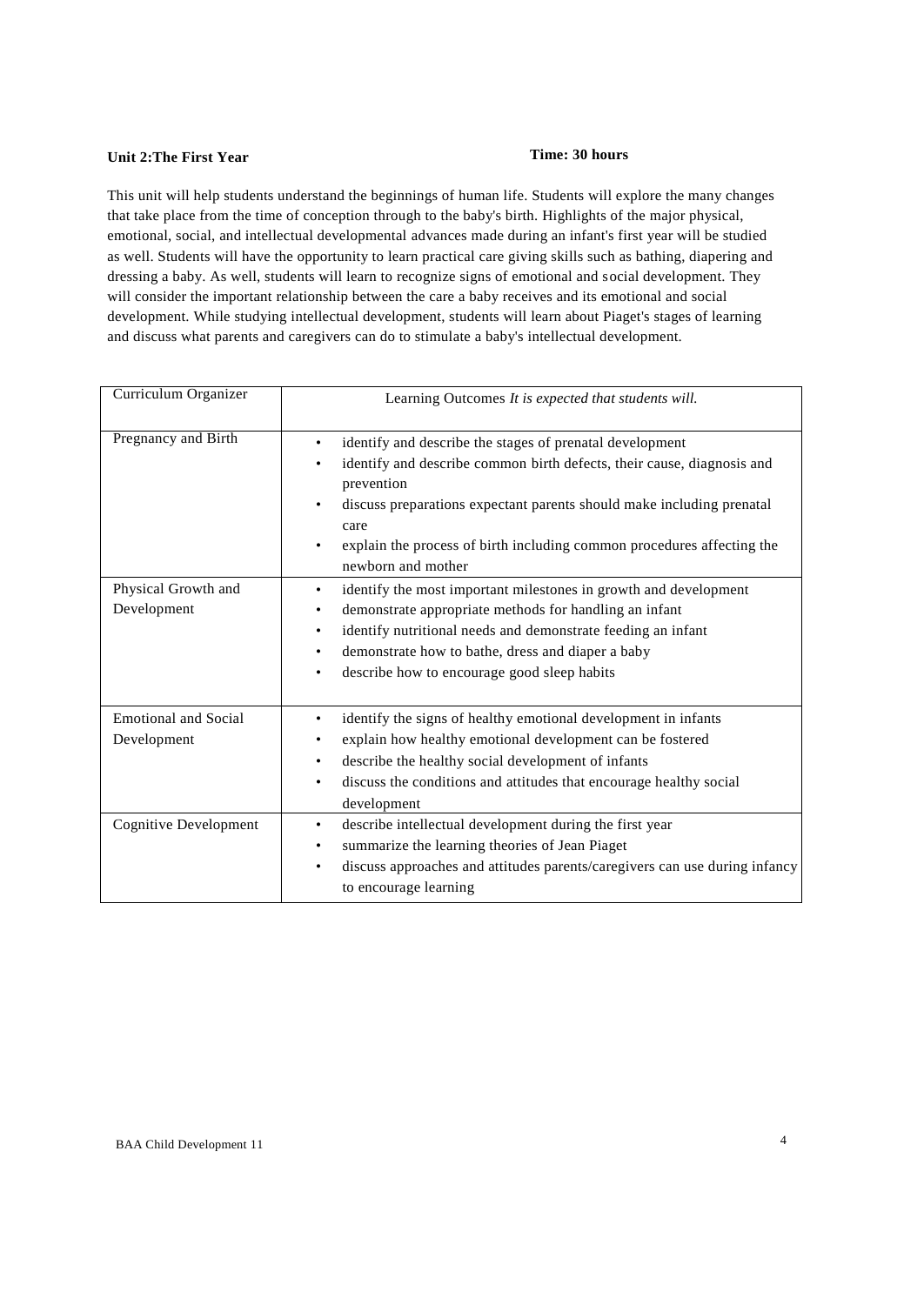# **Unit 3:Toddlers Time: 25 hours**

In Unit 3 students will learn about the growth and development that takes place in children aged one to three. Students will understand the important milestones in physical growth and development during these early years. They will consider daily care routines and discuss the importance of encouraging a child's emerging independence in self-care skills. A study ofthe general patterns of emotional and social development will also be included. Students will learn how to help young children express their emotions appropriately and how to encourage positive self concepts. They will also study the intellectual progress made during these year, examining how young children learn and develop concepts.

| Curriculum Organizer                       | Learning Outcomes It is expected that students will.                                                                                                                                                                                                                                                                                                                                                                                    |
|--------------------------------------------|-----------------------------------------------------------------------------------------------------------------------------------------------------------------------------------------------------------------------------------------------------------------------------------------------------------------------------------------------------------------------------------------------------------------------------------------|
| Physical Growth and<br>Development         | identify the changes in height, weight, posture, and proportion from age<br>٠<br>one to three<br>distinguish between and give examples of small and large motor skills<br>٠<br>plan meals appropriate for small children<br>٠<br>describe common bedtime problems and how they can be minimized<br>٠<br>discuss the process of toilet training a child<br>٠                                                                             |
| <b>Emotional and Social</b><br>Development | describe general patterns of emotional and social development in children<br>ages 1 to 3<br>describe how young children gradually learn to play with each other<br>$\bullet$<br>explain the importance of a positive self concept<br>٠<br>identify ways a positive self concept can be developed<br>٠<br>describe effective discipline techniques<br>٠                                                                                  |
| <b>Cognitive Development</b>               | describe various methods of learning<br>$\bullet$<br>explain how children develop an understanding of concepts<br>٠<br>explain the seven basic elements of intellectual activity<br>suggest ways to encourage young children to learn<br>select safe, appropriate toys that promote learning as well as physical and<br>٠<br>social skills<br>describe how children develop speech patterns and identify common<br>٠<br>speech problems |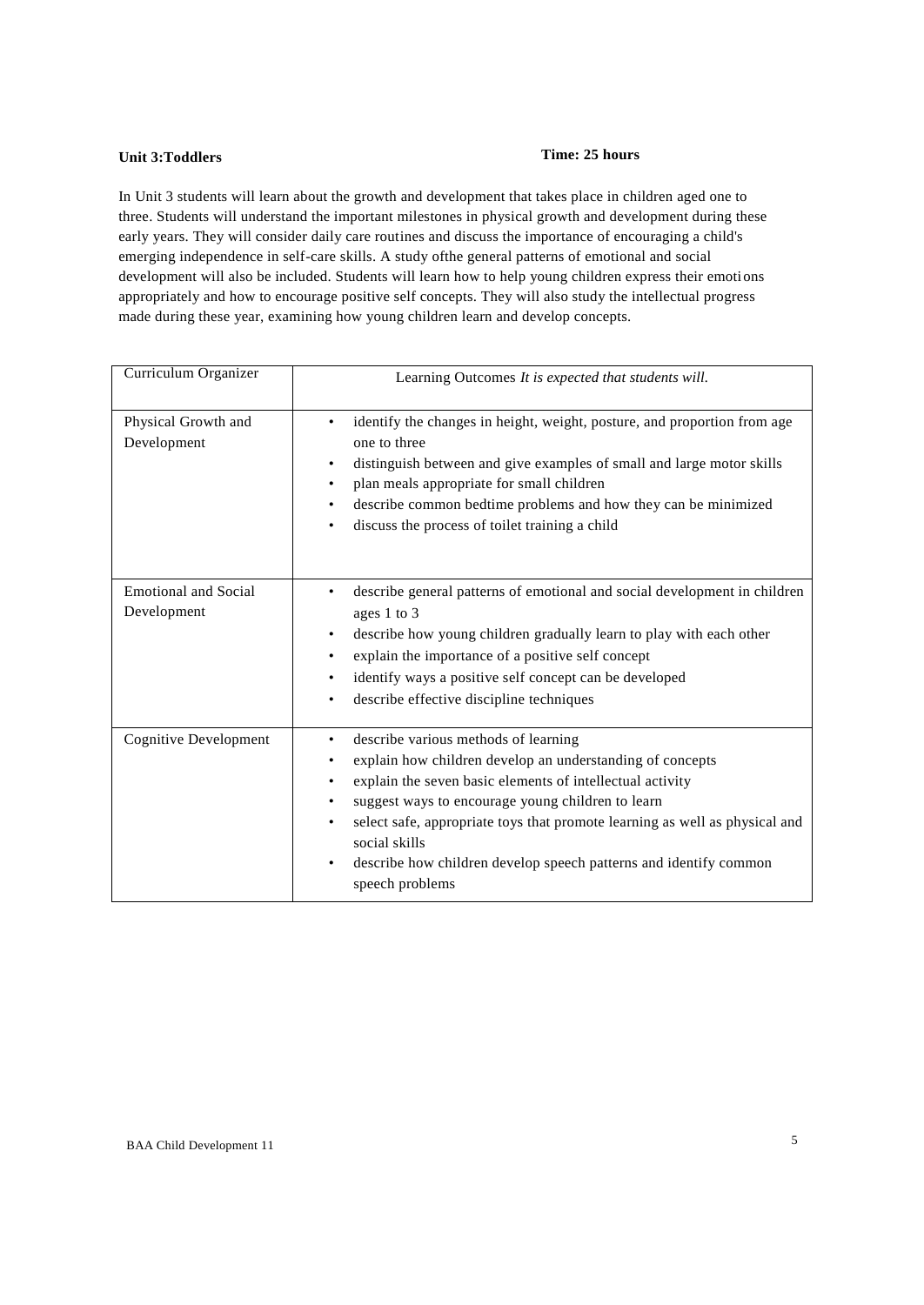# **Unit 4: Preschoolers Time: 25 hours**

Unit 4 focuses on children aged four to six. Students will learn about their physical growth and development. They will also examine the nutritional needs of young children and consider ways in which parent and caregivers can encourage the development of good self care habits. As students discuss the emotional and social development, they will also be guided in understanding moral development. During discussions of intellectual development, students will examine how children's individual learning needs can be met through formal education programs.

| Curriculum Organizer                       | Learning Outcomes It is expected that students will:                                                                                                                                                                                                                                                                                                                                                                                                                                                                                                                                                 |
|--------------------------------------------|------------------------------------------------------------------------------------------------------------------------------------------------------------------------------------------------------------------------------------------------------------------------------------------------------------------------------------------------------------------------------------------------------------------------------------------------------------------------------------------------------------------------------------------------------------------------------------------------------|
| Physical Growth and<br>Development         | describe normal physical growth and motor skill development for children<br>$\bullet$<br>aged 4 to 6<br>explain the importance of good nutrition for children this age<br>$\bullet$<br>describe how healthy eating habits can be encouraged<br>$\bullet$<br>explain how to help children develop good self-care habits<br>$\bullet$<br>identify the possible causes of enuresis and how the problem should be<br>$\bullet$<br>handled                                                                                                                                                                |
| <b>Emotional and Social</b><br>Development | describe general patterns of emotional and social development for children<br>$\bullet$<br>aged 4 to 6<br>give examples of the causes of and responses to anger, fear, jealousy<br>٠<br>discuss the positive and negative effects of competition<br>$\bullet$<br>describe a child's relationship to family<br>$\bullet$<br>explain how children develop a sense of right and wrong<br>$\bullet$                                                                                                                                                                                                      |
| <b>Cognitive Development</b>               | describe the characteristics of intellectual development of children aged 4<br>$\bullet$<br>to $6$<br>explain what IQ tests are and discuss their advantages and disadvantages<br>$\bullet$<br>give examples of ways children can learn from everyday experiences<br>$\bullet$<br>explain how parents/caregivers can encourage children's interest in<br>reading, art, and music<br>identify the effects of learning disabilities and giftedness on school<br>$\bullet$<br>experiences<br>describe the development of speech in this age range and identify possible<br>$\bullet$<br>speech problems |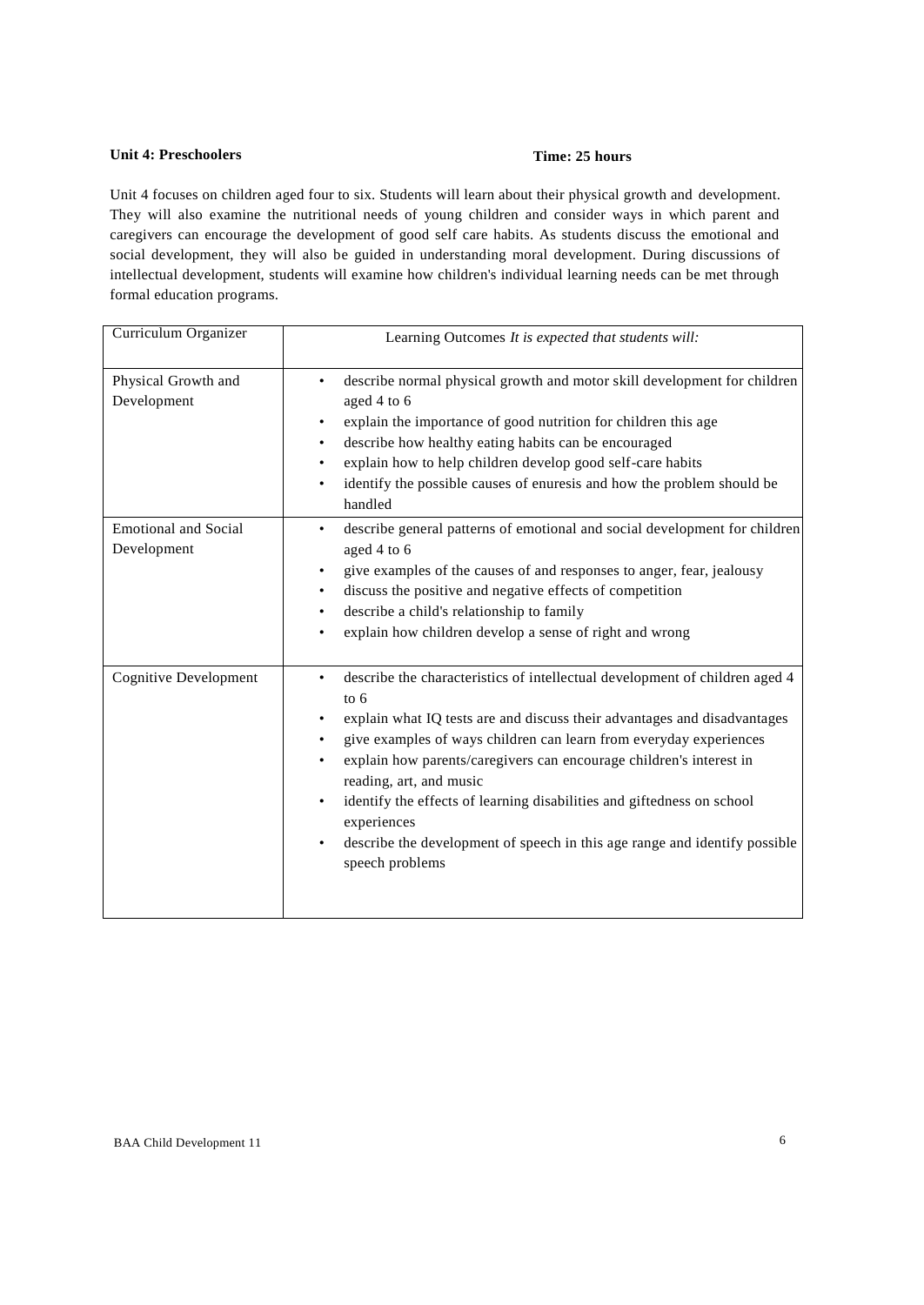# **Unit 5:The School Years Time: 30 hours**

This final unit looks at children age six through to age 9. The rate of physical growth and development, and meeting the nutritional needs of these children continues to be a focus. Understanding relationships and friendships during this period plays an important role in recognizing the development of a child's self concept. Students will also continue to look at moral development for this age group. A study of intellectual development during this stage will include discussions on the development of memory, the importance of language skills and literacy, and motivation. Formal education programs and the influence ofthe teacher will be discussed

| Curriculum Organizer                       | Learning Outcomes It is expected that students'.                                                                                                                                                                                                                                                                        |
|--------------------------------------------|-------------------------------------------------------------------------------------------------------------------------------------------------------------------------------------------------------------------------------------------------------------------------------------------------------------------------|
| Physical Growth and<br>Development         | describe the physical changes experienced by children aged 6 to 9 years<br>identify the gross and fine motor skills acquired during this period<br>explain why good nutrition and health care are so important to the growth and<br>٠<br>development of school-age children                                             |
| <b>Emotional and Social</b><br>Development | describe the development of self concept, self-esteem during middle childhood<br>discuss the importance of peer relationships and friendships during middle<br>childhood<br>identify common problems that can occur during the school years<br>explain the changes in moral and emotional development during this stase |
| Cognitive Development                      | explain how children progress from Piaget's preoperational stage to the<br>٠<br>operational stage<br>describe how children develop strategies to improve memory skills<br>٠<br>explain how formal education affects cognitive development                                                                               |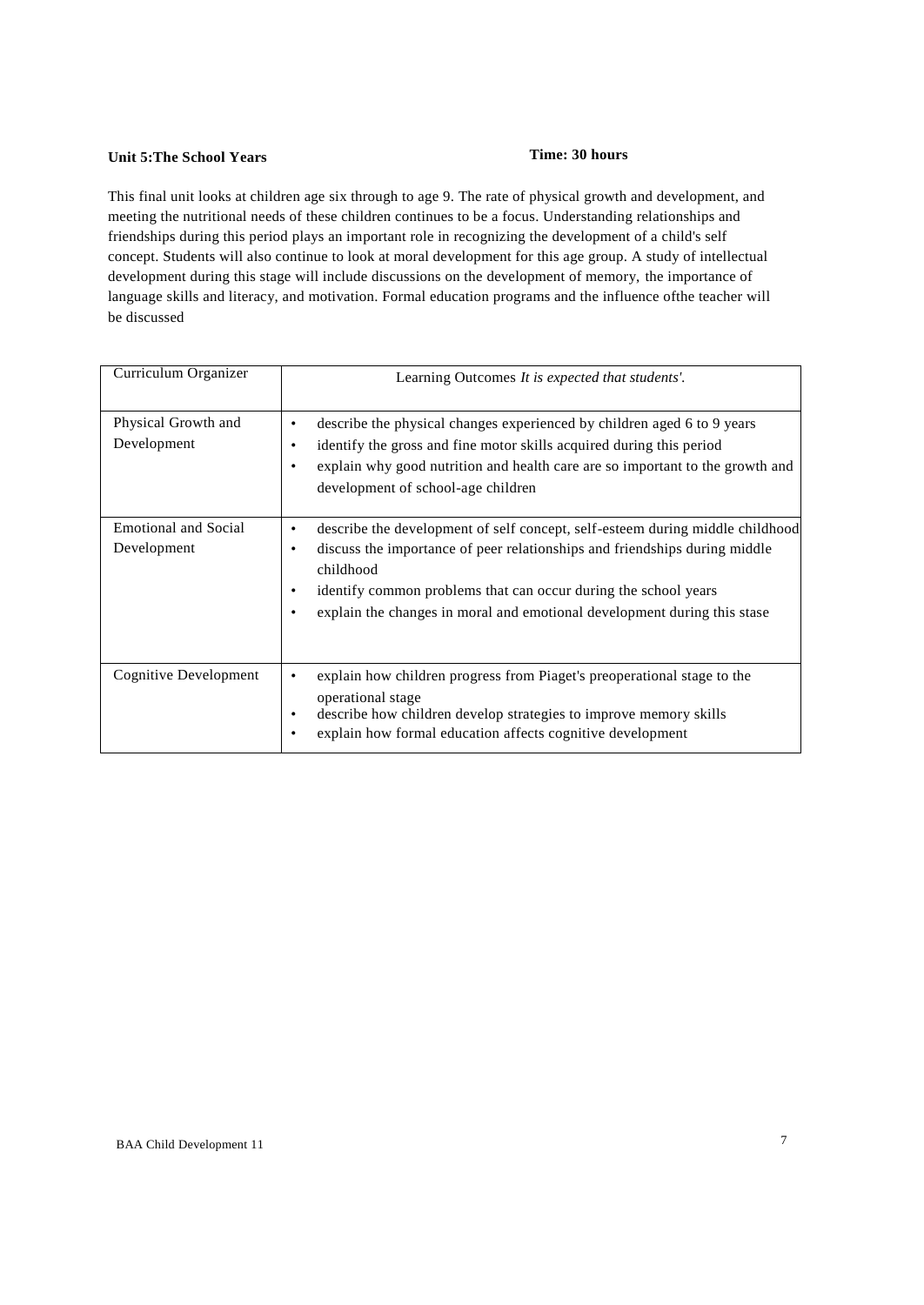# **Instructional Component:**

- Direct instruction
- Indirect instruction
- **Brainstorming**
- Group work
- Role playing and simulations
- Creative projects
- Research projects
- Student demonstrations/presentations
- Fieldtrips (practicum with young children)
- **Observations**
- Journals
- Videotapes

# **Assessment Component:**

- Effective formative assessment via:
	- o Clearly articulated and understood learning intentions and success criteria
	- o Questions posed by students, peers and teachers to move learning forward Discussions and dialogue
	- o Feedback that is timely, clear and involves a plan
	- o Students are resources for themselves and others peer and self-assessment
	- o Student ownership

Formative assessment used to adapt learning experiences and inquiry plans on an on-going basis to meet specific learning goals.

Development, awareness and action, based upon metacognition intended to lead to learner independence and self-coaching.

### Summative Assessment:

Summative assessments will be determined as students demonstrate proficiency/mastery toward particular learning outcomes. Summative assessments and final grades will reflect the following:

- Students will work collaboratively with the teacher to determine summative achievement on assignments and letter grades based upon dialogue, and evidence of learning
- Behaviour and work habits will NOT be included when determining letter grades
- Marks will not be deducted for late work
- Extra credit and bonus marks will not be awarded
- Plagiarizing will not result in reduced marks/grades –the student will be required to demonstrate their learning authentically
- Attendance will not be considered toward letter grade
- Only individual learning demonstrated –no group marks will be used to determine grades
- Letter grades will reflect learning towards the learning outcomes articulated above
- Letter grades will be based upon criteria provided/agreed upon toward the learning outcomes
- Letter grades will be determined in relation to the learning outcomes not in comparison to the achievement of other students
- Poor work will not be assessed towards grades students will only be assessed on quality work
- Professional judgment and evidence will be used to determine final letter grade in consultation with the student
- Zeros will not be assigned to missed assignments all required assignments must be completed
- Formative or practice towards learning outcomes will not be included in final grade assessment
- Most recent evidence toward learning outcomes will be used to assign letter grades learning is not averaged over time